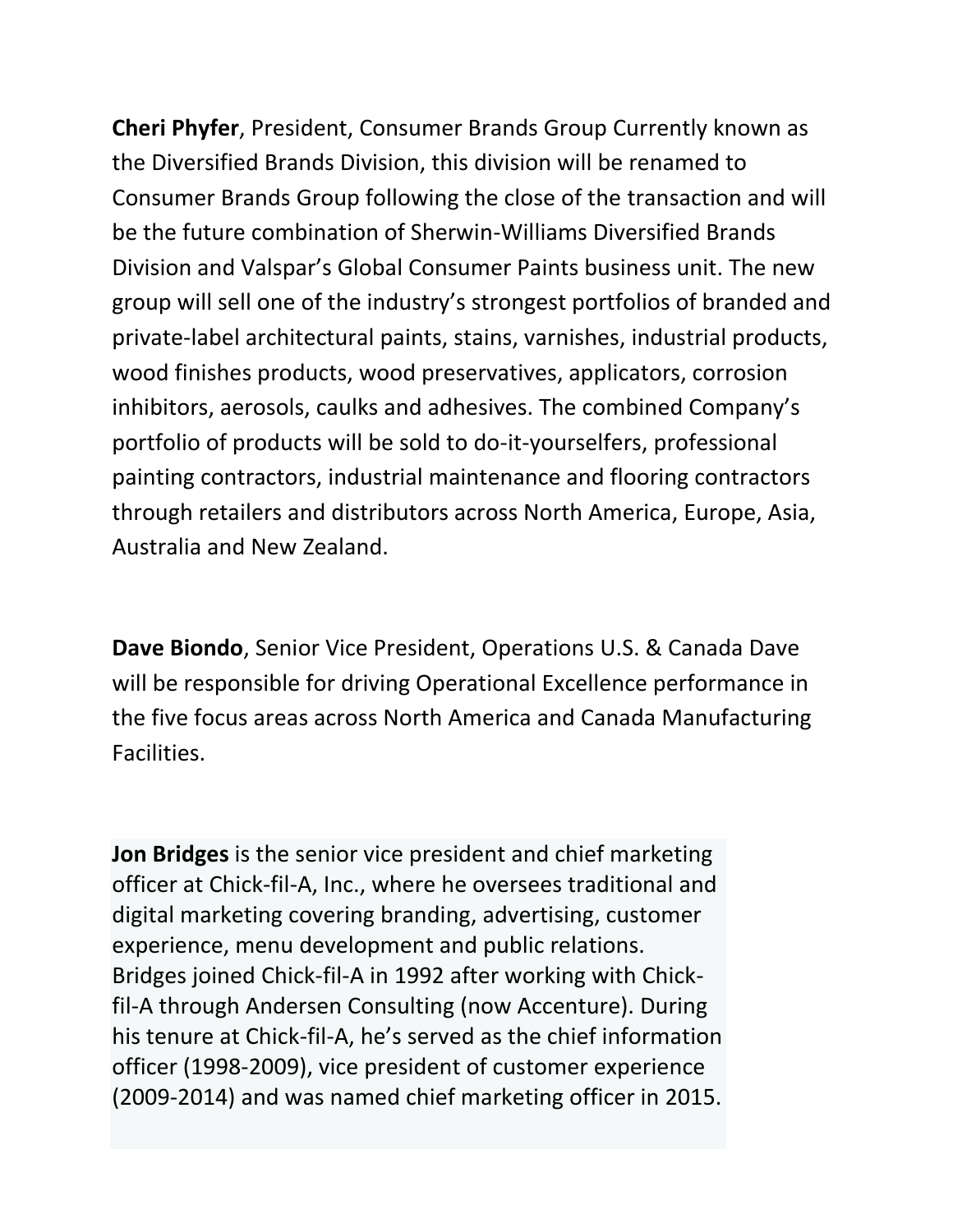Bridges holds a master's degree in marketing from Georgia State University, as well as a bachelor's degree in business administration from the University of Georgia. He is a graduate of the Harvard Business School Advanced Management Program. He serves on the board of directors for City of Refuge, a nonprofit transforming one of Atlanta's most impoverished communities. Additionally, Bridges serves on the Advisory Board for the Atlanta Area Council of Boy Scouts of America.

He and his wife, Amy, live in Atlanta and have two daughters, Hillary and Mary Grace. Beyond his professional life, Bridges is a car enthusiast who enjoys high performance racing cars.

**Tracy Gray** has more than 20 years of for-profit and non-profit multicultural brand building experience. Tracy's primary responsibilities are design, management, and measurement of client programs. Tracy is an exciting public speaker, author, and active non-profit and community volunteer. He also serves an Ambassador for Immigration Rights and Human Rights, for The National Center for Civil and Human Rights "Changing Landscapes: Conversations on Immigration," as part of the National Dialogues on Immigration Program.

Before Gray & Associates, he worked as Director of Public Relations and Diversity Program Management at IMAGES USA, an advertising and public relations agency. Tracy designed and managed internal and external diversity/inclusion programs, multicultural advertising, public relations and awareness programs for clients that included U.S. Army, U.S. Navy, McDonald's, CDC, Pfizer and the Georgia Department of Community Health.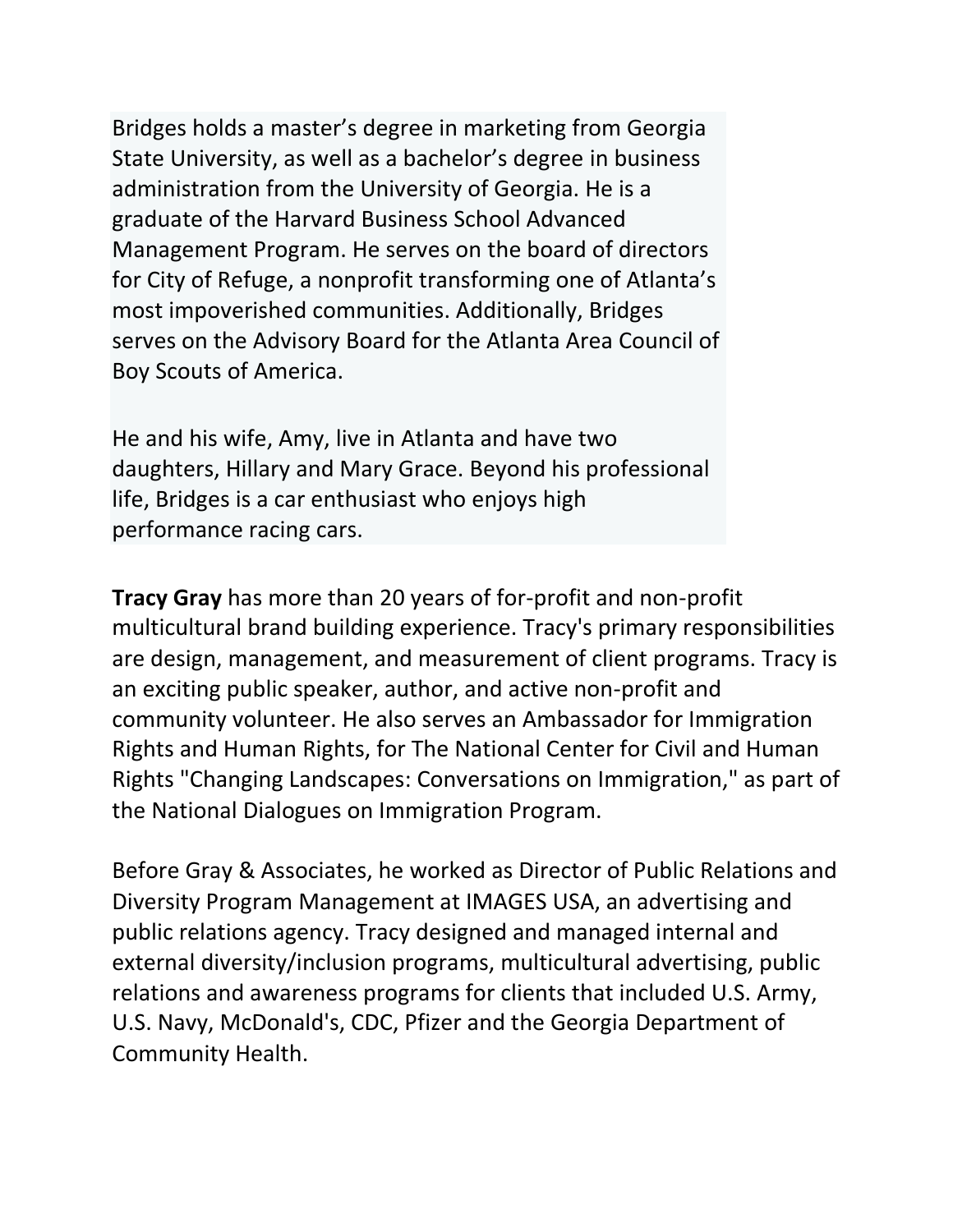Before his work for IMAGES USA, Tracy worked as Account Supervisor, Public Relations at Pollak Levitt & Nel, (PLN), advertising, public relations and interactive agency. His duties included management of diversity and general market public relations and communications for eight business units of Kimberly-Clark Professional Health Care. He has also designed public relations for Sony, Chevy, Disney, Atlanta Falcons and Georgia Power. Tracy also worked in the area of the general market, diversity, ethnic marketing, advertising and public relations at ABOA Golin-Harris Communications, Vargas-Flores & Amigos Communications, and the National Office of the Arthritis Foundation.

Tracy has worked as a TV and radio producer, reporter, and anchor covering; local, national, and international assignments.

He has received numerous national and regional awards for his journalism work. Tracy received his B.S. degree in Journalism and Political Science from Northern Illinois University and attended Northwestern University, Medill School of Journalism for his Masters in Media Management, M.S.J. degree.

He is also the co-author of the book *Differences Do Make A Difference,* written with Dr. Roosevelt Thomas Jr. director of the American Institute for Managing Diversity Inc. The book explores national trends of workforce diversity and offers insights to build stronger and more competitive corporations and organizations.

## **Vickie Irwin**

From her Linked-In <https://www.linkedin.com/in/vickie-irwin-cpa-pmp-7a79191/> ...she is one of the people we met from Georgia Power who said she had connections to CEOs etc…see her experience description at Georgia Power below.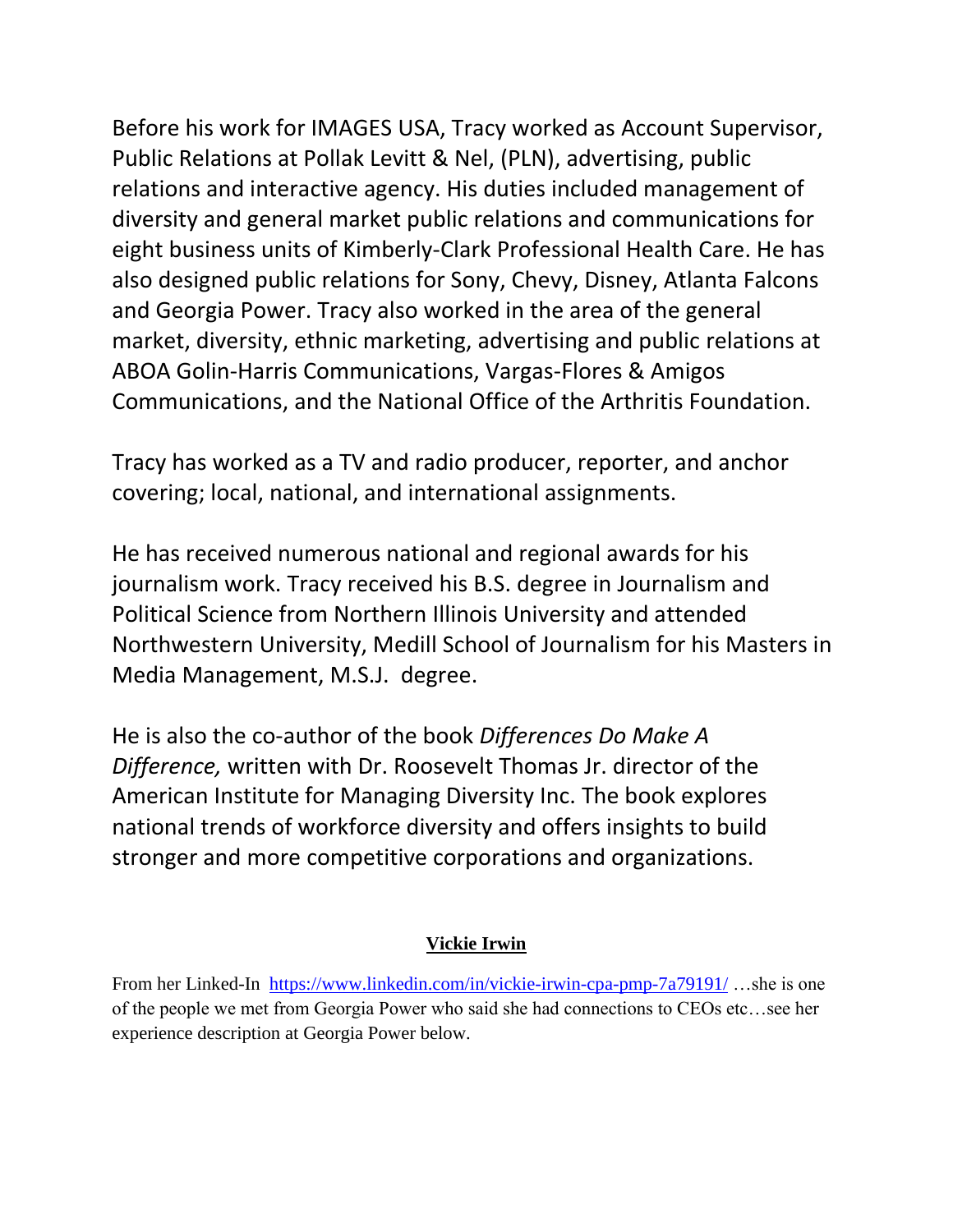## CFO / VP OF FINANCE & ADMINISTRATION

Innovative leader skilled in financial and operational management with ability to see the big picture. I develop cost-effective business solutions for small and large organizations. Change agent and coalition builder, my successes have spanned M&A, strategic planning and capital project and program management.

I transition businesses, while controlling costs, and building and leading teams in achieving bottom-line objectives. My diverse industry expertise includes retail, publishing, food and beverage, technology and manufacturing industries. I am particularly adept in:

- \* Aligning operational, financial, and corporate objectives
- \* Leveraging resources for maximum productivity and efficiency
- \* Developing financial systems, controls, and processes to minimize risk and reduce costs
- \* Creating structured solutions to ill-defined operational problems
- \* Capitalizing on market opportunities to advance growth

Highly organized and resourceful, I am known for leading the way through difficult business challenges and managing strong diverse teams in achieving bottom line performance.

Specialties: Operations / Business & Strategic Planning / M&A / Internal Controls / Contract Negotiations / Budgets / SOPs / Franchise Operations / Proformas / IS / Program Management / HR / GAAP / Consolidations / Capital Projects / Treasury / Risk / Process Improvement

Experience



**[Supplier Development Manager](https://www.linkedin.com/company-beta/5094/)** Company Name Georgia Power Company Dates Employed Dec 2011 – [Present Employment Duration](https://www.linkedin.com/company-beta/5094/) 5 yrs 4 mos Location [Greater Atlanta Area](https://www.linkedin.com/company-beta/5094/) Build relationships and facilitate introductions between small and diverse suppliers and company business unit leaders. See less See less about